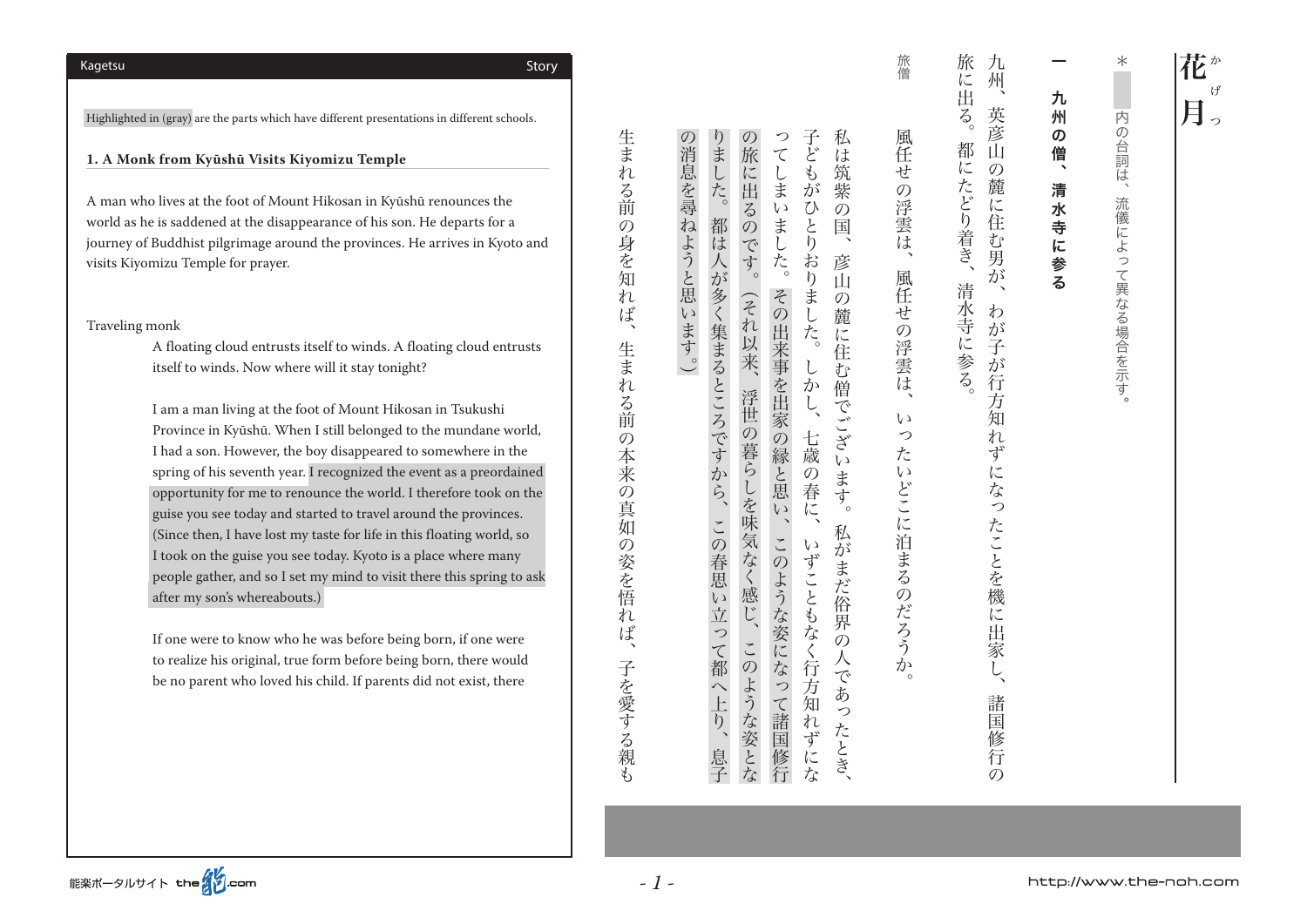would neither be children who loved their parents. Traveling with thoughts such as these, a road of a thousand miles would not be a long one. I rest in fields and sleep in mountains. Now truly nature is the place I should live. Now truly nature is the place I should live. (I have kept on traveling while resting in fields and sleeping in mountains. Now, I have arrived at Kiyomizu Temple. I have arrived at Kiyomizu Temple.)

Since I hurried, I have already arrived in Kyoto, the flowery capital city. First, I would like to visit the famous Kiyomizu Temple and enjoy the cherry blossoms.

(The monk calls out to a man living in the town around Kiyomizu Temple and asks whether there isn't anything amusing to see. The local man responds that there are many entertainments in Kyoto because many people gather in the city. Among them all, the man tells the monk, the most amusing is the kusemai (storytelling with dance) performed by Kagetsu)

### 2. Kagetsu, a Boy Entertainer, Appears and Shows His Performances

When the man living near Kiyomizu Temple calls out, the boy, Kagetsu, appears holding a bow in his hand. Encouraged by the local man, Kagetsu sings a song with the man.

Kagetsu Let me introduce myself first. My name is Kagetsu. Whenever anyone asks me why my name is Kagetsu (flower and the moon), I answer as follows. I do not need to explain why I include the moon in my name because the moon is eternal and represents the principle of the oneness of all things. Now, for the letter of "Ka," I use different characters in each season. In spring, I use the letter which means "flower." I use "water melon" in summer, "fruits" in autumn, and "fire" in winter. Because "ka" is a crucial letter in

| ない。<br>親がなければ、自分のために心を寄せる子もない。                                                        |
|---------------------------------------------------------------------------------------|
| の道も遠くはない。野に臥し、山に泊まる身であるが、それこそ本当の住まいとい                                                 |
| うものだ、それこそ本当の住まいというものだ。<br>(野に臥し、山に泊まりながら進み、                                           |
| 清水寺に着いた、清水寺に着いた。)                                                                     |
| 急ぎましたので早くも花の都に着きました。まずは、かの有名な清水寺に参り、                                                  |
| の花を眺めようと思います。                                                                         |
| が多く集まるので面白いものはたくさんある、<br>(僧は清水寺門前の者に声をかけ、<br>何か面白いものはないかと尋ねる。<br>なかでも花月という者の曲舞が面白いと紹介 |
| する)                                                                                   |
| 花月少年が姿を現<br>し、<br>芸を見せる                                                               |
| 清水寺門前<br>の者が呼びかけると、少年・花月が弓矢を持って姿を現す。                                                  |
| 応え、花月は門前の人とともに小歌を謡う。                                                                  |
| 花月<br>そもそもこの私は花月という者だ。<br>ある人から、<br>なぜ花月という名前なの                                       |
| れ、<br>私はこう答えた。<br>月は常住のもので、<br>真如の道理を示すから語るまでもない。                                     |
| さて、「か」の字はといえば、春は「花」、<br>夏は「瓜」、秋は「果」、冬は「火」                                             |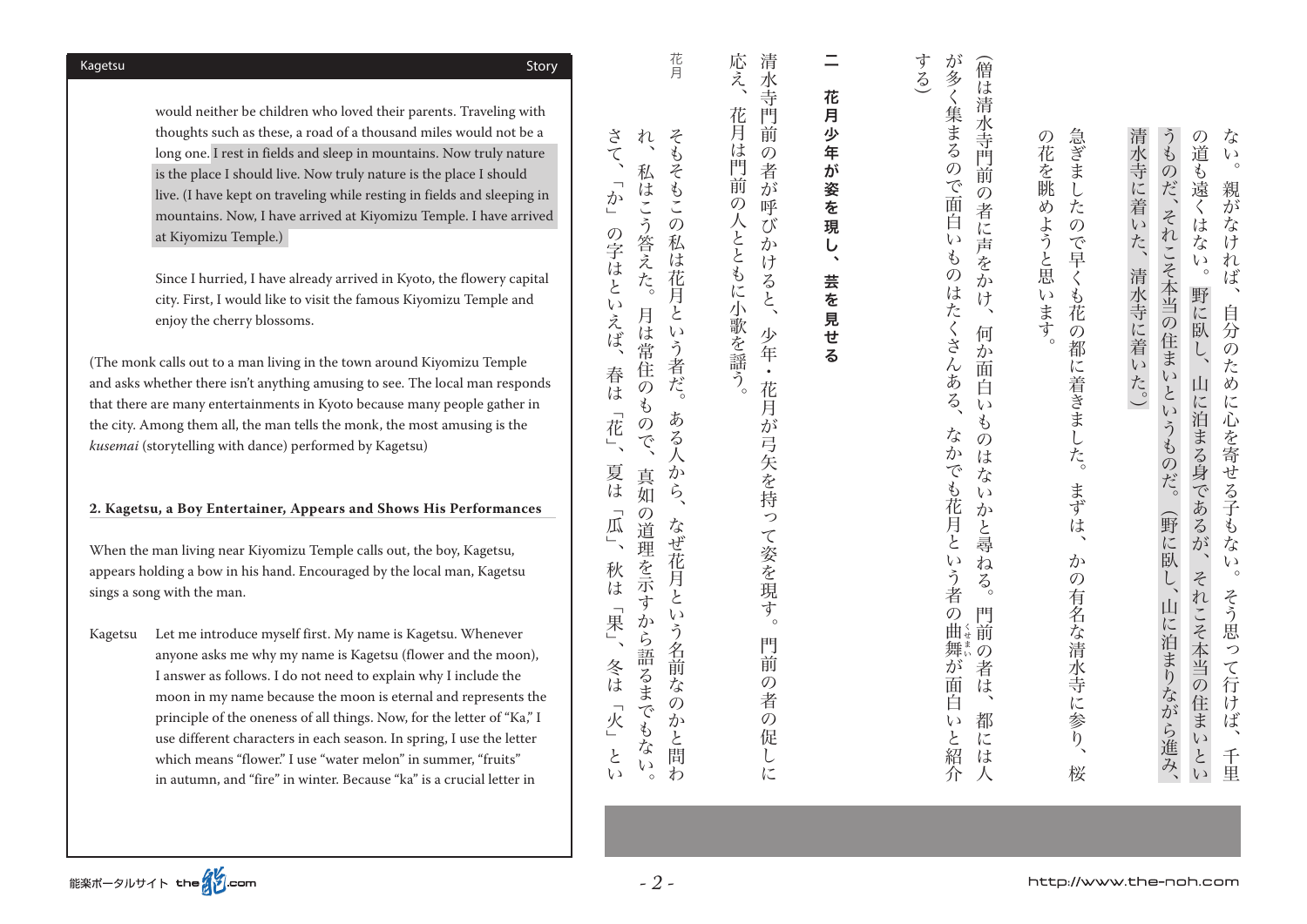Buddhism, representing the "ka" in karma, until the moment I attain enlightenment or else I reach the last moments of my life, I include this letter in my name and live with it. When I explain so, people who hear my explanation...

Reciters say that he must be a supreme patriarch who appears in this unlawful world. He is Kagetsu, renowned on earth. People call me in that way.

(When the man living near Kiyomizu Temple asks the reason why Kagetsu was late, Kagetsu answers that he stayed at Ungoji Temple in Higashiyama until a few moments ago, but came here to enjoy shooting arrows with his friends. The local man encourages Kagetsu to enjoy singing a song together with him as usual and puts his arm around Kagetsu's shoulder)

### Kagetsu (Local Man)

能楽ポータルサイト the 20.com

Since ancient time...

Reciters until today, the thing which has never ceased is love. A trouble which is called love. Truly, love is tricky. Yes, it is tricky. Because of love. I can never, never, never go to sleep.

 $\zeta$ うよう きるときまで、 、それを聞いて。自分の名前には、自分の名前に学ぶるのだと思いた。自分の名前に学ぶるのだと思いた。 あるいはこの命が尽、禅の修行で悟りを得たときの言葉を発するそのときまで、ら たか。それは、日本の果実をあてる。これは、日本の果実をあてるが、日本の果実をあてるが、日本の果実をあてるが、日本の果実をあてるが、日本の果実をあてるが、日本の果実をあてるが、日本の果実をあてるが、日本の果実をあてるが、日 禅  $\overline{\mathcal{O}}$ 亡 1四季折 修行で悟 自分の名前に 々  $\eta$ に違う言葉をあ を得たときの 侠 っ  $\tau$ 言  $\tilde{\tau}$ いるの 葉を発するそ  $\ddot{\delta}$ が **シだと説** 因 某  $\overline{O}$  $\overline{O}$ 果を表す大切な言葉であ  $\iota$ さこ ときまで、 すると人はこれ あ  $\overline{\mathcal{L}}$  $\sqrt{ }$ いはこの 、を聞  $\ddot{\delta}$  $\overline{u}$ 3命が尽  $\zeta$ だか

さては とを呼ぶの 。 さては末世に現れた高 末世に現 **>である**  $\tilde{n}$ "た高祖 ともに、天下に張ると、天下に張ると、天下に張ると、天下に張ると、天下に張ると、天下に張ると、天下に張ると、天下に張ると、天下に張ると、天下に張ると、天下に張ると、天下に張ると、天下に張ると、天下に張る 畲  $\overline{u}$ 祖師) だよ、 天下に隠れ もない花月だよ、 と私  $\mathcal{O}$ 

地

ぼう、 友達と弓を引 (清水寺門前の者が、 たちには、 花月には、 花月には、 花月には、 花月には、 花月には、 花月には、 花月には、 花月には、 花月には、 花月には、 花月には、 花月には、 花月には、 花月には、 花月には、 花月には、 花月には、 花月には (花月と肩を組む、と促し、ぼう 門前の人はいつものように、そのように、そのように、そのように、そのように、そのように、そのように、そのように、そのように、そのように、そのように、そのように、そのように、そのように、そのように、そのよ と促し、  $\overline{v}$ 花月と肩を組む) て遊ぼうと思って来たと告げる。 花月 に遅くな  $\frac{1}{2}$  $\overline{z}$ わ  $\mathfrak{h}$ を尋 ね 門前 ぶると、  $\mathcal{O}$ 花 人は 月 ほ いつものように小歌を謡っ ぶ今まで. 東 ĨЩ  $\mathcal{O}$ )雲居寺" こうしょう こうしょう しょうかん しょうかん しょうせい しゅうかん しゅうかん しゅうかん しゅうかん しゅうかん しゅうかん しゅうかん しゅうかん しゅうかん しゅうかん しゅうかん しゅうかん しゅうかん しゅうかん 、居寺にいたが に  $\mathcal{U}$ たが て遊

(門前の者( 来し方より (昔より) (昔より(来し方より

地

はさら さら、 は恋とい 今 、そしてものだよ。まことに恋は心をいう曲者。くせものだよ。まことに恋は心を心をつけている。 このようにふく しゅうしょう こうしょう こうしょう こうしょう こうしょう そんない ちょうこく こうさらさら こうさらさらさら こうさらさらさら 身。くせものかな。げに戀は曲者。戀と云へる曲者。今の世までも絶えせぬものは  $\mathcal{O}$ 世 さらに寝られない)。 さらさら。 |までも絶えせぬ いう曲者。 まことに恋は曲者。 さらさら  $\sharp$  $\mathcal{O}$ うさらに。 は  $\sim$ 戀と云 戀こそ。  $\widehat{\phantom{0}}$ くせものだよ。 る曲 寝ら 者 げ れ  $i\in$  $n$ 戀は 恋の  $\widehat{\mathcal{F}}$  $\mathcal{O}$ 曲者 ためにこの身は、 世ま て、 せ 絶えな  $\check{\mathfrak{G}}$  $\overline{O}$ か  $\vec{\mathcal{L}}_{\delta}$  $\zeta$  ) さら、  $\mathfrak{F}$ 身  $\overline{O}$ 

。 (さらに尾られない、きらに尾られない。)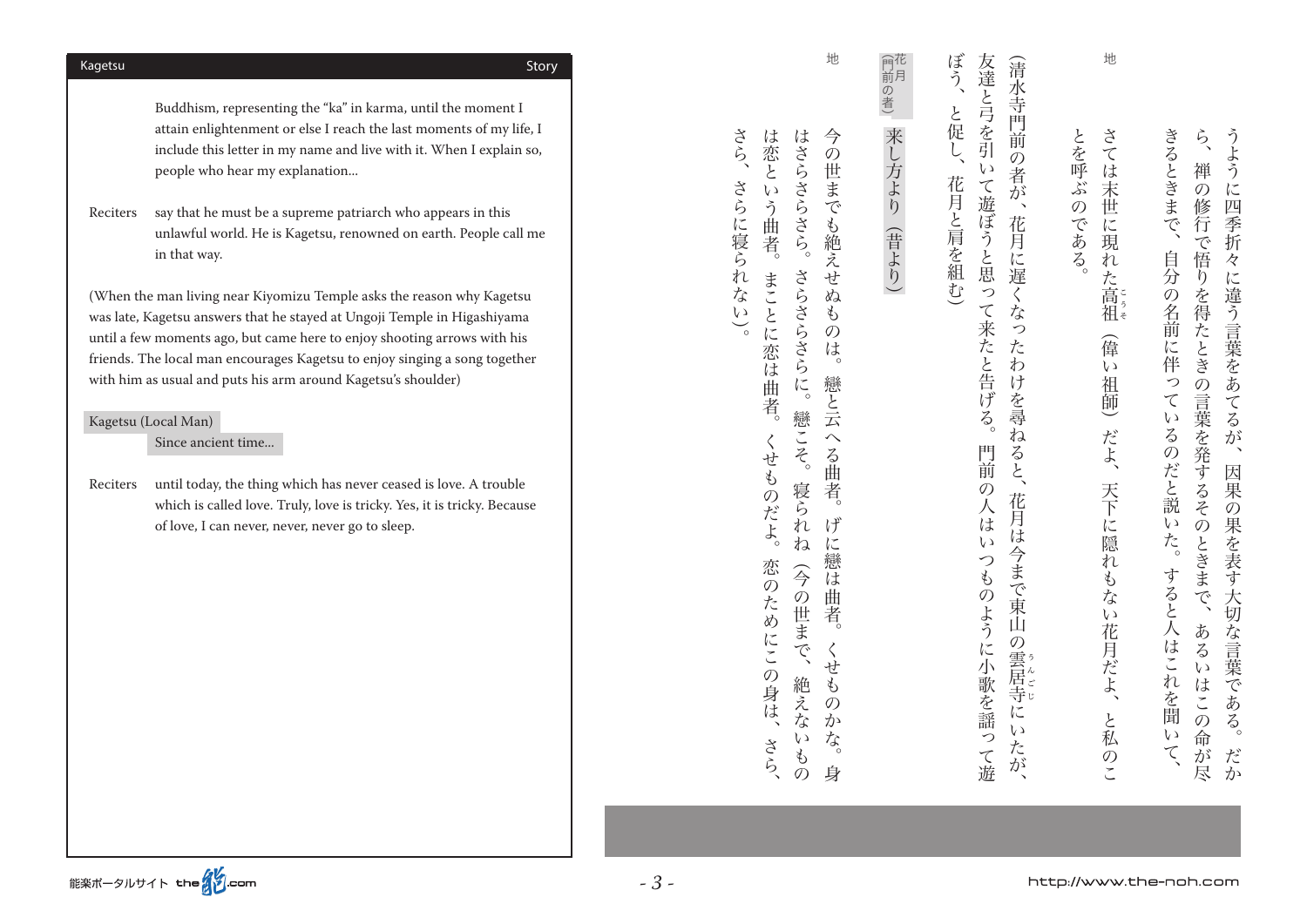仏 清 。仏の戒めた殺生戒を破ってはいけないと思いとどまる 、花月は鳥に矢をかけるが。鳥に矢をかけるが。鳥に矢をかける。鳥に矢をかける。鳥に矢をかける。鳥に矢をかける。清水寺門前の者は見るが。鳥に矢をかける。清水寺門前の者は見るが。鳥に矢をかける。清水寺門前の 水  $\mathcal{O}$ 戒 寺  $\overline{\omega}$ 菛 た 前 殺生戒を破  $\overline{O}$ 者 は 79 鶯  $\sum$  $\tilde{b}$  $\tau$ 花 は 1を踏  $\epsilon$ けな み散らす (y) 、<br>と思  $\overline{O}$  $\epsilon$  y に目 とどまる え<br>留 め  $\zeta$ 花 月 は 鶯 に矢を放とうとするが

花月 狼藉 n な 鶯を射て落とそうと思う に柳 たんぽう ふくじょう はんしょう こうしゅう こうしゅう こうしゅう こうしゅう こうしゅう こうしゅう こうしゅう こうしゅう 異国の。狼藉をはたらく小鳥を射て落とすためのものだよ  $\iota$ またあのようにない こうしゅう こうしゅう こうしゅう こうしゅう こうしゅう こうしゅう こうしゅう こうしゅう こうしゅう こうしゅう こうしゅう こうしゅう 花月には敵が。その細い脛を打ち払う大長刀はない、鶯が花を踏み散らしているが が 空を 花  $\mathcal{O}$ はたらく で太 の葉を射 を 踏 項  $\lambda$ 散 n  $\overline{Z}$ 刀 ら 小鳥を射 读 (は持  $\tau$ 百 っ  $\iota$ лĥ  $\mathcal{D}$  $\tau$  $\zeta$ て落とす は が  $\zeta$ が え な か  $\tau$  $z$  $\iota$  $\mathcal{O}$  $\circ$  $\mathcal{O}$ 虍 >養由 百 弓 細 め 矢とも こは的  $\mathcal{O}$  $\iota$ にも劣るま 脛  $\overline{\mathcal{L}}$ 1を射 っただ を ぁ 打 じたつ  $\ddot{t}$ るた ら払 異国  $\iota$ た d)  $\frac{1}{2}$  $\circ$ と  $\mathcal{O}$ 大 あ  $\mathcal{P}$ 長  $\iota$  $\overline{\varpi}$ こあ、  $\zeta$ >養由※は 刀  $\mathcal{O}$ ー リー・シー は 面 私 ま な 「「「「「「「「「「「「「」」」」 白 が えあ  $\iota$  $\iota$ こま  $\circ$ よ 百 え 花  $\mathcal{O}$ 一步離 よう 亘 花 に  $\mathcal{O}$  $n$ に は -落花 て垂 敵 梢 が  $\mathcal{O}$ 

 $\frac{1}{2}$ たとの故事が伝わり、 。この後の絵の文句につながっている。 この後の文句につながっている。たとにつながっている。たとにつながっている。たとにつながっている。 養 たちに、日本のラクトは、日本のラクトは、日本のラクトは、日本のラクトは、日本のラクトは、日本のラクトは、日本のラクトは、日本のラクトは、日本のラクトは、日本のラクトは、日本のラクトは、日本のラクトは、  $\hat{\mathbb{H}}$ 中国・春秋時代の弓の名手。 この後の謡の文句につながっている ひとたび弓を取れば、 空を飛ぶ雁の列も乱  $\overline{n}$ 地に落ちるような 勢い だ  $\supset$ 

。これは、あるまい、鳥を持ちにもあるまい、鳥を持ちになるまい、鳥を持ちになるまい、鳥を持ちになるまい、鳥を持ちになるまい、鳥を持ちになるまい。鳥を持ちになるまい、鳥を持ちになるようになるようになるまい

- 地 (りゅうしょうしょう しゅうしょう しゅうしゅう しゅうしゅう しゅうしゅう しゅうしゅう しゅうしゅう しゅうしゅう しゅうしゅう しゅうしゅう しゅうしゅう しゅうしゅう しゅうしゅう しゅうしゅう しゅうしゅうしゃ (弓の段) か るけ  $z$  $\alpha$ 見 こよう 仏の戒められた殺生戒を破ってはならないと思い直し、ひょうと射ようと思ったが  $5$ ぜ 大口袴の裾を高く、履いていた足駄を脱ぎ、そういって花月は。見せてやろう鶯よ かんきゅう きょうかい こうしゅう こうしゅう こうしゅう こうしゅう こうしゃ こうしゃ こうしゃ こうしゃ こうしゃ こうしゃ こうしゅう こうしゃ こうしゃ n 名こそ変わ。これは花月、それは養由、これは鶯、それは雁、これは桜、それは柳  $\bar{\tau}$ げ  $n$ は やろ と射 ども 柳、 狩  $\widetilde{5}$ ぶよう 衣を肩脱ぎに 弓に 營 n と思  $\dddot{\mathbf{k}}$ は 変 桜 そう っ わ  $z$ 六  $\mathfrak h$  $\cup$ が  $n$  $\iota$  $\mathcal{O}$ た。  $\mathcal{L}$ あ は て花 るは 雁、 仏  $z$  $\mathcal{O}$  $\iota$  $\check{\cdot}$ 戒 月 ず こ花  $\omega$ は  $\mathfrak{F}$ n  $\zeta$ な は れ  $\mathcal{O}$ 履 鶯  $\epsilon_{\rm J}$ 木陰 た殺生戒を破  $\iota$ さあ  $\tau$  $z$ に狙  $\iota$ tr た は 物見  $\iota$ 足駄 養 寄 由 っ ぶを 脱 っ ぜ  $\zeta$ こてやろ  $\check{\cdot}$  $\tau$ は **AC** n 弓を良く引 ならな  $i\ddot{x}$ 大口 う<br>鶯 花 月 。いと思 …<br>袴 Ĩ 名 の裾を高く ごさし さあ ここそ変  $\epsilon$ ぼり 直 物  $\widetilde{t}$
- T 踏 。 、今くらには、そしており、そしており、そしており、そしており、そしており、そしており、そしており、そしており、そしており、そしており、そしており、そしており、そしており、そしており、そしており、そして  $\overline{\mathcal{H}}$ とどまっ た

#### **3. Kagetsu Intends to Shoot a Bush Warbler**

The man living in the town near Kiyomizu Temple lays his eyes on a bush warbler which is scattering the cherry blossoms. Although Kagetsu is about to shoot an arrow at the bush warbler, he refrains from doing so, recalling that to do so would be to violate the Buddhist precept against killing.

Kagetsu A bush warbler scatters the cherry blossoms. I however do not have a long-handled sword to cut off its thin shanks. Kagetsu, who has no foes, carries no type of sword. Bow and arrows are the tool to shoot a target. They also exist to shoot small birds like that, which do violence to cherry blossoms and make them fall. A legend says when Yōyū\* who lived in a foreign country nocked one hundred arrows to shoot willow leaves from one hundred steps away, he was successful in hitting all one hundred leaves. My attempt to shoot the bush warbler on the cherry branch would not be inferior to that of Yōyū. How amusing.

\*Yōyū: a supreme archer in the Spring and Autumn Period in ancient China. According to a legend, once when he took his bow, a flight of frightened geese in the sky lost its form and almost fell to ground. This legend provides the background for the next song.

#### Reciters (The Scene of Bow)

That was a willow. This is a cherry. That was a goose. This is a bush warbler. That was Yōyū. This is Kagetsu. Although our names are different, a bow is a bow. Now, I will teach you a lesson, O Bush Warbler! Now, I will teach you a lesson, O Bush Warbler. Saying so, Kagetsu takes his sandals off, tucks up the bottom of his hakama trousers, takes one arm out of the sleeve of his *kimono*. and carefully approaches the blossoming cherry tree. He draws his bow fully and just as he is about to release it, he remembers the Buddhist precept against killing; he stops himself.

Story Kagetsu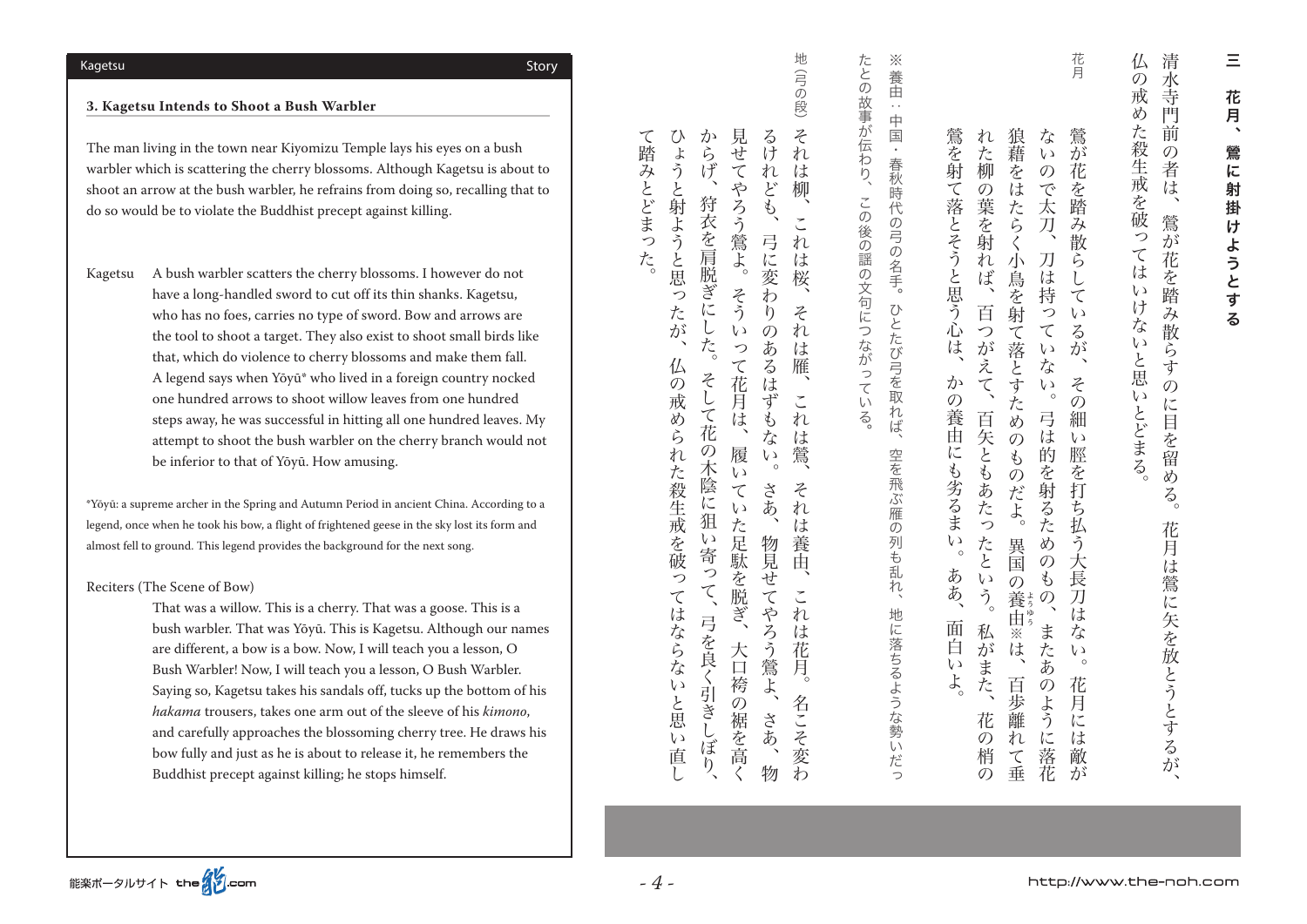水寺の 清水寺 。水寺の中には、山下は中には、山下は中には、山下は中には、山下は中には、山下は中には、山下は中には、山下は中には、山下は中には、山下は中には、山下は中には、山下は中には、山下は中には、山下は中には、山 清、その言葉に従いた石は、曲葉に従いた石は、青い子門前の人は、清水寺門前の人は、清水寺門前の人は、清水寺門前の人は、清水寺門前の人は、清水寺門前の人は、清水寺門前の人は、清水寺門前の人は、清水寺門前の人は、清水寺門前の人は 門 由来をも 前  $\mathcal{O}$ 人 候 とに した曲舞を舞う。 弓矢を捨 てた花月 记 曲 無を舞うよう促す。 その言葉に 従  $\omega$ 花 月 は 清

花月 まことに、 しかし しゅうしゅう しゅうしゅう しゅうしゅ しゅうしゅう しゅうしゅうしゅ しゅうしゅうしゅ しゅうしゅうしゅ しゅうしゅうしゅ しゅうしゅうしゅ しゅうしゅうしゅ 観世音菩薩の大慈大悲  $\overline{O}$ 御 心  $\mathcal{O}$ 現  $\tilde{n}$ た春 の花  $i\bar{t}$ 

地 する観世音菩薩の現れ  $+$ 。人の心身を汚す五濁の水に清い影を落とす、 する観世音菩薩の現れである秋の月は  $\overline{\mathcal{O}}$ 家生活では、この罪には、この罪には、この罪には、この罪には、この罪には、この罪には、この罪には、この罪には、この罪には、この罪には、この罪には、この罪には、この罪には、この罪には、この罪には、この罪には、この罪には、この 罪 惠  $\overline{\mathcal{O}}$ は  $\tilde{\alpha}$ こる里に である秋 芳 ぼ  $\iota$  $\mathcal{O}$  $\mathcal{U}$ 月 香 侯 りを  $\overline{\lambda}$ 満 の心身を汚す五濁の水に清い影を落とす。 だ す。 衆生済度  $\overline{O}$ ため に三十三身に変化

 $\check{\cdot}$ で音羽 そもそ が  $z$  $\iota$ 。青柳 この木より光がさして素晴らしい香りが四方に薫ったので。が青柳の朽木があった  $\mathcal{O}$ 名前ばかり、こんじゅ山の岩の洞の水の流れに埋もれた、その水上を訪ねたところ  $\mathcal{O}$ 山に入って、人々はそれを不審に思い、この瀧の水が五色に見えて落ちてきたので  $\overrightarrow{A}$ 、あまれに行き渡る、それは、あまねく人に行き渡る、それは清水の風音の恵みは深く(いない) 。 その清水の流れを汲まない者は、で音羽山の嶺の下枝に滴る瀧水は濁ることもなく 今には、その中には、坂上田村園が大同二年には、そもそもこの寺は、そもそもこの寺は、そもそもこの寺は、そもそもこの寺は、そもそもこの寺は、そもそもこの寺は、そもそもこの寺は、そもそもこの寺は、そもそもこ 永 瀧  $\iota$ 小上を訪  $\tilde{C}$ の朽木が  $\overline{O}$ Ш 2 次が五  $\sigma$ 一嶺  $\overline{n}$  $\mathcal{O}$ に 寺  $\overline{a}$  $\overline{O}$ るつ 益に見 下枝 た どに 吱 ところ た。 坂上 清 に滴 えて落ち 水  $\tilde{\zeta}$  $\overline{O}$  $\overline{z}$ 田  $\zeta$  $\varnothing$ 観音 瀧 村 )木 より 永 麿 してき  $\mathcal{L}$  $\overline{\mathcal{O}}$ は  $\mathcal{D}^{\mathcal{S}}$ 恵 KD 濁 大 光がさし ぶみは Ш た ることもなく 同二年にご創建なさ  $\mathcal{O}$  $\mathcal{O}$ 岩 深く で  $\mathcal{O}$  $\bar{\tau}$ 洞 /素晴ら あまね  $\mathcal{O}$ 々 は 水 その  $\overline{\mathcal{O}}$  $\tilde{\tau}$  $\overline{n}$ l 流  $\langle$ 、を不審 清  $\iota$  $\ddot{n}$ 人に行き っ 香り てよ に 永 運も つ流  $\hat{\mathcal{D}}^{\mathcal{S}}$ に  $\tilde{b}$ ご渡る)。 崽 四方に薫っ  $n$ 以来、 れを汲まない者は た、  $\iota$ 名前 山に入 今に至るま あるとき、 た ばか  $\mathcal{O}$  $\widetilde{\mathcal{P}}$ で  $\overline{h}$  $\tau$ 

さては疑  $\tilde{t}$ もなく

- ネット・コーヒン コーヒー・コーヒー

花月

楊柳観 音

地

 $\vec{h}$ 

化現なさっ

た

に

違

 $\iota$ 

 $\epsilon J$ 

よと、

 $\overline{\mathcal{N}}$ 

々

は皆手を合

わ

なおも奇特

『を現

賜えと申

ŀ.

げた。

す

ると

杇

木

 $\mathcal{O}$ な

柳

が緑豊か

。に変わ

 $\overline{b}$ 

桜で

、はな ぜ、

 $\epsilon$ 

のに老木までも

くち しゅうしゅ ストラ ストラ あいしゅう しゅうしゅう しゅうしゅう しゅうしゅう しゅうしゅう しゅうしゅう しゅうしゅう しゅうしゅう しゅうしゅう しゅうしゅ

なおもう ちょうしゃ こうきょうしゅ こうしゅう こうしゅう こうしゅう こうしゅう こうしゅう こうしゅう こうしゅう こうしゅう こうしゅう こうしゅう こうしゅう

Story Kagetsu

*Kusemai* **Performs Kagetsu 4.**

the origin of Kiyomizu Temple.

Kagetsu Truly, the flowers—which in spring show the great mercy of Kannon Bodhisattva-

Reciters their delightful fragrance fills the land covered by the Ten Evil Deeds. The autumn moon—which shows the figure of Kannon Bodhisattva who transforms into thirty-three different figures for the sake of saving all living creatures from sufferings-reflects its pure light in the water of the Five Evil Disasters, which contaminate our bodies and souls.

The man living in the town near Kiyomizu Temple encourages Kagetsu, who has just thrown away his bow, to perform a *kusemai* (storytelling with dance). Following the man's words, Kagetsu performs the *kusemai* which describes

> First of all, this temple was founded by Sakanoue no Tamuramaro in 807. Since then, until today, the water from the cascade dripping from the branches of trees growing in Mount Otowa has never been defiled. Everyone appreciates scooping the water from the pure stream. (This shows how deep the boon of Kannon Bodhisattva in Kiyomizu is and how far it reaches to all people.) One day, people saw that the water falling from the cascade had five colors. Observing the mystery, the wondering people went into the mountain to explore the origin of the water. They discovered a willow tree, lying in a river running out of a rock cave in Mount Konju. Although the willow was called the willow of green, it had already decayed. The decayed willow emitted the ray of light, and wonderful fragrance covered the area.

Kagetsu Now, without doubt...

Reciters this willow must be the incarnation of Yōryū Kannon Bodhisattva, the Goddess of Purple Willows. People put their hands together

http://www.the-noh.com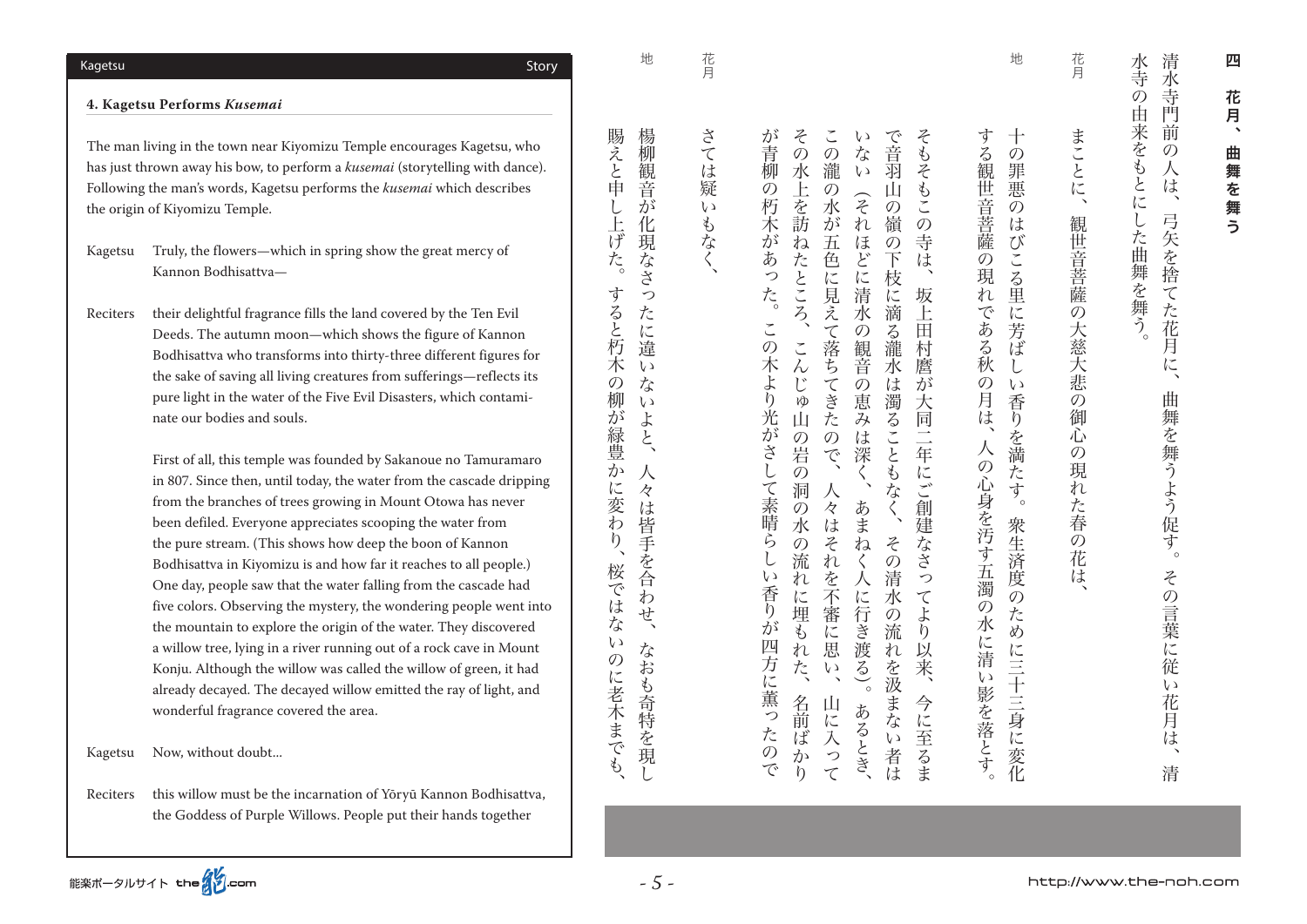Kagetsu Cherry blossoms in Yoshino and crimson foliage in Tatta...

Reciters the view of the moon in Sarashina and of the snow in Koshiji...

to worship the willow tree and prayed to be shown miracles. Then, the decayed willow grew lush green leaves, and even though they were not cherry trees, other old trees put forth white flowers. Therefore, even today people say that the holy vow of the Bodhisattva-with-One-Thousand-Arms makes even dead trees .bloom

# 5. The Monk Announces That He is Kagetsu's Father. They Depart for a Buddhist Pilgrimage Together.

The monk who has been watching Kagetsu's *kusemai* performance is convinced that Kagetsu is his son. He reveals that he is Kagetsu's father. After the joyful moments of the reunion of father and son, Kagetsu is persuaded by the man living near Kiyomizu Temple and dances to the accompaniment of the kakko drum. Furthermore, Kagetsu describes in his dance his journey after he was abducted by a *tengu* (long-nosed goblin). He also expresses his delight that he could meet his father who has become a monk. Then, the father and son leave for a journey of Buddhist pilgrimage together.

Monk What a miracle! As I look carefully at Kagetsu here, I wonder whether he isn't the son whom I lost before I renounced the world. I shall reveal my identity and meet him. (I shall reveal my identity to please him.)

(When the monk tells Kagetsu that he is his father, the local man says that now he considers it, he notices that the monk and Kagetsu are perfect duplicates. The man encourages them to travel together and persuades Kagetsu to perform a dance with the kakko drum)

Story Kagetsu

花月 吉野龍田 ちゅうしゃ しゅうしゅう しゅうしゅう しゅうしゅう しゅうしゅう しゅうしゅう しゅうしゅう しゅうしゅう しゅうしゅう しゅうしゅう しゅうしゅう しゅうしゅう の花紅華

地

更科越路の月雪

「一つの場合」 こうしょう

五 共に仏道修行に出る、五僧は花月に父であると知らせ 僧 は 花月 に 交 .<br>ح ぁ る と知ら せ、 共 に 仏 1道修行 に 。<br>出  $\overline{z}$ 

。

世まで言

!い伝えられ

 $\tau$ 

 $\iota_{\lambda}$ 

るの

だ

を咲

 $\tilde{\psi}$ 花

いせる こを咲

ことと

今

白

 $\iota$ 

 $\tilde{\mathcal{D}}$ 

せ

卮

 $z$  $\mathcal{O}$ 

 $n$ 

 $W$ 

え

仁

 $\sum$ 

こく

枯れ木にも花、まことに千手観音の御誓いは、それゆえにこそ。白い花を咲かせた

まことに

千手観音

 $\mathcal{O}$ 

御 誓

 $\mathbf{U}$ は

枯 れ

木にも花

花月 花月 を舞で表し、 。そして親子はそろって仏道の修行に出る。父の僧に出会った喜びを語る、を舞で表し 花月は天狗にさらわれてからの旅路、その後。鞨鼓を舞う、花月は清水寺門前の人に促され 、喜びの父子対面の後。名乗りをあげる、わが子であると確信し、花月の曲舞を見ていた僧は は  $\mathcal{O}$ 清 曲 舞 水寺門前 (を見 父  $\widetilde{\mathcal{D}}$  $\tau$ 僧に出会った喜びを語る。  $\tilde{\mathcal{O}}$  $\iota$ 人に た 僧 促 は **ごれ**、 わ  $\overline{\mathcal{D}}$ 鞨鼓を舞う。 子であると確信 そして親子はそろって仏道の修行に出る。 その  $\overline{L}$ 3後、 名乗りをあげ 花月は天狗にさらわれ こと。 喜び の父子対面 いてから  $\mathcal{O}$  $\mathcal{O}$ 旅路 後

僧 ああ、 った子ではな 私が出家前に失、ここにいる花月をよくよく拝見しますと。不思議なことだ、ああ 不思議なことだ。  $\tilde{v}$  $\overline{\mathcal{D}}$ ہ' 名乗りを上げて会おう。(名乗りを上げて喜ばせよう。) ここに  $\mathcal{U}$ る花月をよくよく拝見しますと、 私が出家前 に 失

( ) 。 ( ) 。 ( ) 。 (名乗りを上げて会おう) 。 (名乗りを上げて会おう) 。 (名乗りを上げて会おう) 。 (名乗りを上げて会おう) 。  $\iota$ 

(僧が花月に父であることを告げると門前の者は、 くち こくしゅう こくしゅう こくしゅう こくしゅう こくしゅう こくしゅう こくしゅう こくしゅう こくしゅう こくしゅう こくしゅう こくしゅう こくしゅう こくしゅう こくしゅう 緒に連れ立って行くように勧め (花月には、花月には紫色の花を打つ)と見て持つにして発見される。 このこと こうしゅうしょう 花月には鞨鼓を打っ 言わ n て舞うようにと促す)  $\tau$  $\lambda$  $n$ ばなるほど、 瓜二つだと  $\iota$ 

http://www.the-noh.com

能楽ポータルサイト the インcom

*- 6 -*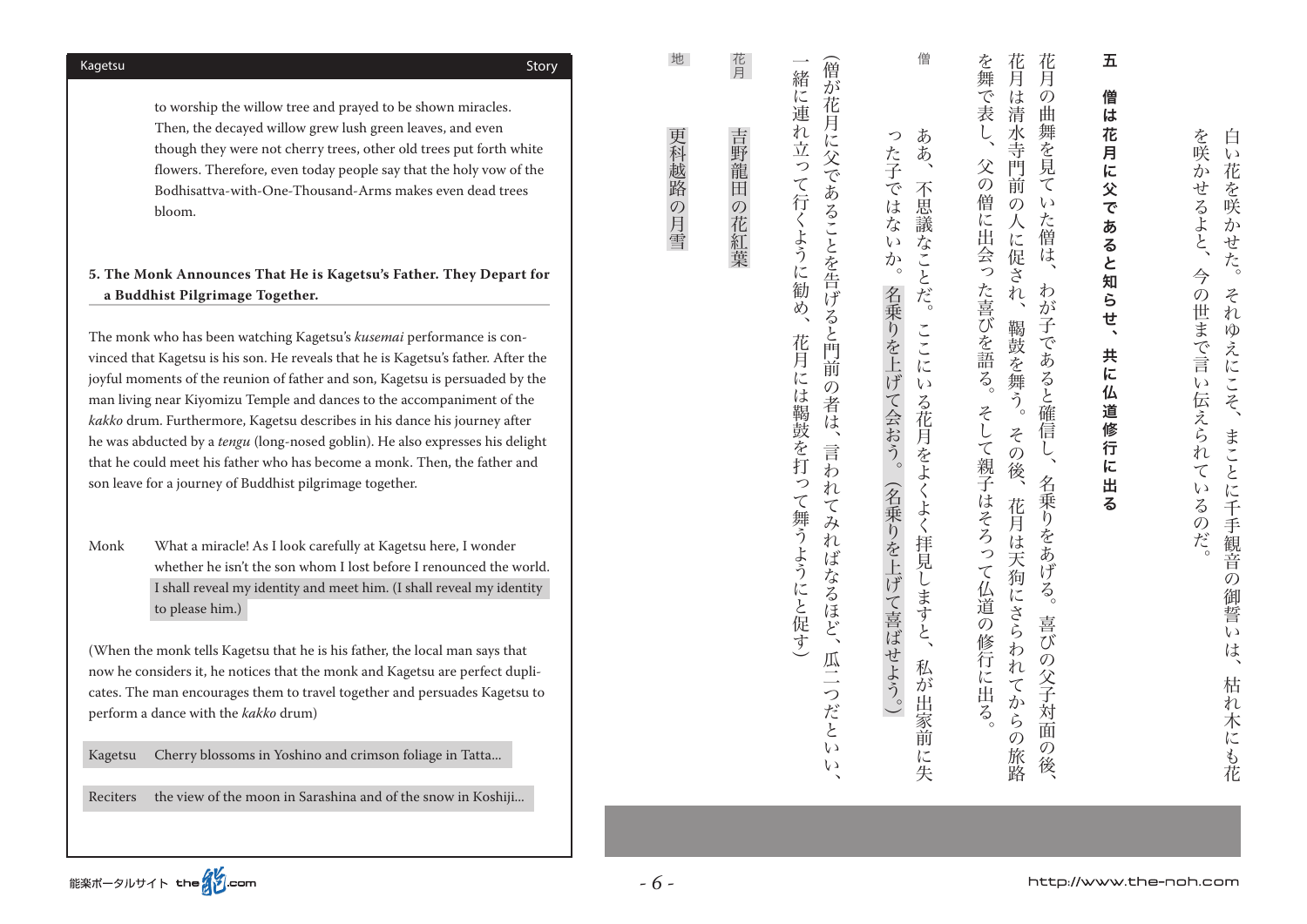#### Story Kagetsu

#### *kakko*[ [

The performer of this dance puts a small bifacial drum called kakko at his front waist and holds drumsticks in both hands. To a buoyant rhythm and the splendid tune of a Japanese flute, he dances as if playing the drum in festival music. The regular drum does not perform with this dance, but a flute and both small and large hand drums do.

Kagetsu I am originally from Tsukushi Province. When I climbed up Mount Hikosan in my neighborhood at the age of seven, by tengu (long-<br>nosed goblin)...

Reciters I was kidnapped. Even remembering the mountains I travelled with the *tengu* saddens me.

Some schools include the [kakko] performance here.

Reciters The mountains I travelled with the *tengu*, the mountains I travelled with the *tengu*, even remembering those mountains tears at my heart. First, I went to Mount Hikosan in the province of Tsukushi, and after that, to Shiō-ii Temple, holding something deep in my heart. In Sanuki Province, I went to Mount Matsuvama where I saw the snow capped white peaks. In the province of Hōki, Mount Daisen, in the province of Hōki, Mount Daisen was where I went into. Furthermore, I also went to Oni-ga-jyō (Devil's Castle) located near the border between Tango and Tanba provinces. Even hearing the name frightens me more than the presence of the *tengu* goblin. Now, talking about the mountains near Kyoto, now, talking about the mountains near Kyoto, the tengu and I visited the *tengu* Tarō-bō who lives in Mount Atago as well as the tengu Jirō-bō, who resides in the peaks of Hira. At Ōtake in the renowned Mount Hiei, the stream of Yokawa reflecting the moonlight cleansed my heart a little. I travelled Mounts Kazuraki and Takama which normally I viewed only in the distance. Then, I went to Mounts Sanjō-ga-take and Shaka-ga-take in Ōmine Mountains

流儀によってはここで[鞨鼓]が入る。 。が入る]鞨鼓[流儀によってはここで

地

雲に寝 伝来 めるば 少し心 愛宕 の降 とだ。 さら ょ に入 ともには、これは、伝来の楽器での作品を取るのに使っているのに使っているのに使っているのに使っているのに使っているのに使っているのに使っているのに使っているのに使っているのに使っているのに使っているのに 中国(このように) 中国(このように) 中国(このように) 中国(このように) 中国(このように) 中国(このように) 中国(このように) 中国(このように) 中国(このように) 中国( 、「高嶺に上がり、天峰の山と渡り、天峰の山と渡り、天峰の山と渡り、天峰の山と渡り、天峰の山と渡り、天峰の山と渡り、天峰の山と渡り、天峰の山と渡り、天峰の山と渡り、天峰の山と渡り、天峰の山と渡り、天峰の 月に照らされた。 月に照らされた。少し心を浮きせてくれたのは、少し心を浮きせてくれたのは、少し心を浮きせてくれたのは、少し心を浮きせてくれたのは、少し心を浮きせてくれたのは、少し心を浮きせてくれたのは 、それは、 はっぽん いちのは はっぽん いちのは はいしん いちのは はいしん いちのは はいしん いちのは はいしん 、京都近くの山々といえば、 さて、 京都近くの山々といえば、 さて。よりも恐ろしいよ  $\mathfrak h$ その名を聞くだけでも天狗、この名を聞くだけでも天狗、この名を聞くだけでも天狗、この名を聞くだけでも天狗、この名を聞くだけでも天狗、この名を聞くだけでも、この名を聞くだけでも、この名を聞くだけでも、この また伯耆の国では大山、また伯耆の国では大山、の降り積もった白い峯々だったよ 雪、讃岐の国では松山。深い思いのうちに四王寺へ、まず筑紫の国では彦山。とだ たいこ、さらわれていった山々を、さらわれていった山々を、さらわれていった山々を、さらわれていった山々を、さらわれていった山々を、さらわれていった山々を、さらわれていった山々を、さらわれていった山々を、  $\eta$ お  $\overline{O}$  $\overline{O}$  $\mathring{\mathcal{L}}$  $\overline{b}$ 深器 ぶかりの **恐ろ** 積も 起きする を澄ませ 山に住む太郎 まず筑 n さらに こ行 デ っ 葛 た 。<br>紫  $\epsilon$   $\sqrt$ っ  $\dot{\mathcal{L}}$ 田 時 城  $\bar{\tau}$ 丹後丹波 百  $\overline{O}$ た 「楽など  $\langle$ 国 Щ  $\mathfrak{F}$ Ш  $\iota$ 坑 さて 室 『では彦 あ 8  $\dot{n}$ 々 高間 ・た  $\mathcal{L}$  $\overline{\mathcal{R}}$ を、 比良の た。 このは、 の境にある鬼が城 だっ  $\mathcal{O}$ 京都近く ïЦ 可 さらわ 拍子を取 この たよ、 |峰に住む次郎坊を訪ねた。 大峰 月に照らされ 深 てよう  $\iota$  $n$  $\overline{O}$ また伯耆  $\overline{z}$  $\mathcal{O}$ 思  $\boldsymbol{\tau}$ 山々と 山上嶽  $\mathcal{O}$ に  $\iota$  $\epsilon y$ )に使 狂 のう っ 六 六行  $\iota$  $\overline{v}$ ネた横川の流  $\overline{\varphi}$ ら 廻  $\mathfrak{t}$ Щ ·えば、 釈迦嶽 っに四王 た 国 っ っ 々 こうしょう こうしょう しょうかん しゅうかん しゅうかん しゅうかん しゅうかん しゅうかん しゅうかん しゅうかん しゅうかん しゅうかん しゅうかん しゅうかん しゅうかん しゅうかん しゅうかん しゅうかん しゅうかん しゅうかん しゅうかん しゅうかん しゅうかん てが  $\tau$ 『では大 え さて をさらさらさらさらと摩 日頃は、川の流れだったように、「これには、「これには、「これには、「これには、「これには」ということは、「これには」ということは、「これには」ということは、「これには」ということは、「これには」という ,<br>思 (戦と)廻り、 心<br>乱<br>乱 寺 その 间 れだったよ。 、京都近く  $\sim$  $\mathcal{U}$ また名高  $\circ$ & >名を聞 また 讃岐 tr 富士  $\zeta$  $l\tau$  $\check{\cdot}$ 伯  $\mathcal{O}$ っ の高嶺に上が  $\overline{u}$  $\mathcal{O}$ ~だけ **『耆の国** 国  $\mathcal{O}$  $l$ 山々とい 比叡の大嶽で 日頃は遠く眺 ささら で  $\tau$ は  $\sharp$ では でも天狗 松 悲 つ Ш (中国 **えば** ては こうしょう しょうしょう しょうしょう しょうしょう しょうしょう しょうしょう しょうしょう しょうしょう しょうしょうしょう 一大山  $\iota$  $\tilde{b}$ 雪

、お逢いできた、里々を廻り廻ってあの僧に、山々峰々、舞っては拍子を数え、謡い

謡

 $\epsilon$ 

舞

っ

 $\tau$ 

は拍子を数え

Щ

:々<br>峰

々

里々

を廻り廻っ

てあ

 $\tilde{\mathcal{O}}$ 

僧

に、

お逢い

できた

[鞨鼓] l<br>E

|<br>|<br>|

腰

 $\mathcal{O}$ 前

に 鞨鼓

と

 $\iota$ 

 $\zeta$ 

小

 $\approx$ 

 $\iota$ 

鼓

を

 $\mathcal{L}$ 

け

 $\tau$ 

両

手

こ接

ぶを持

 $\mathcal{L}$ 

 $\tau$ 

軽や

、かなリ

ズ

厶

華麗な笛

 $\mathcal{O}$ 

音

に乗り

打ち囃

す

よう

亡

に舞う。

太鼓

任

|入らず

笛

 $\bullet$ 

小鼓

 $\bullet$ 

大鼓

 $\overline{O}$ 

 $\overline{\mathcal{H}}$ 

いで演奏

。大鼓のみで演奏・小鼓・笛、太鼓は入らず。打ち囃すように舞う、に乗り

天狗に、それは、大狗に、それはもとに、それはもとに、それはもとに、それはもとに、それはもとに、それはもとに、それはもとに、それはもとに、それはもとに、それはもとに、それはもとに、それはもとに、それはも

花月

私

は

もともと筑紫の

国

 $\mathcal{O}$ 

者

近

所

 $\mathcal{O}$ 

彦

 $\Pi$ 

に登っ

ん七歳

||※のとき、

天

狗

に

地

。 こうこう ストール・コンド マートマー・ライフ こうしゃ

思

いやるにつけても悲しいことだ。

さらわれて行った山々を、

神経の音、 はっしゅう しゅうしゅう しゅうしゅう しゅうしゅう しゅうしゅう しゅうしゅうしゅうしゅ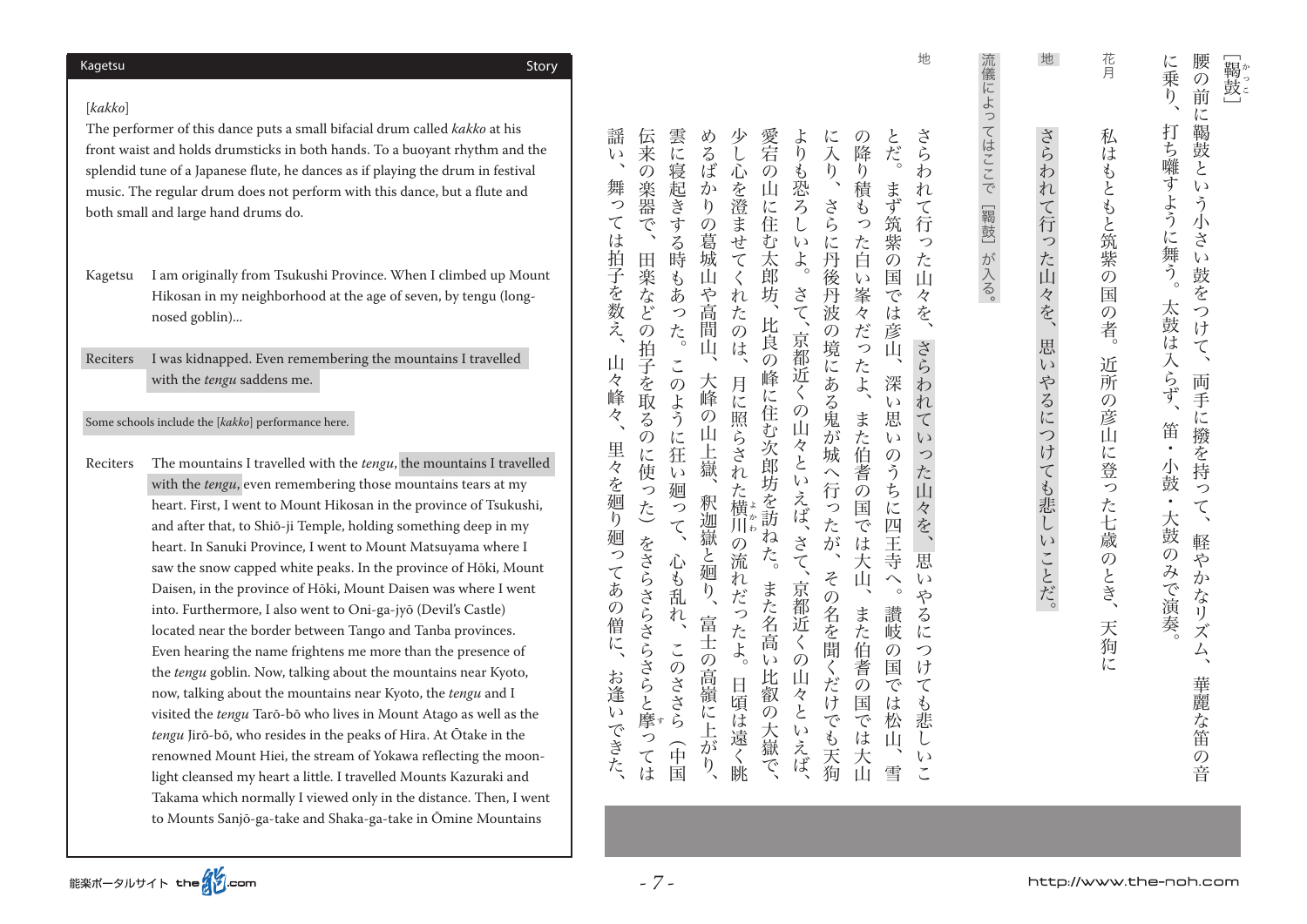and reached right up to the peak of Mount Fuji. I sometimes slept on the clouds. Just like this, I wandered about crazily. My mind was disturbed. With this sasara (music instrument originated in ancient China; it was used to beat time in *dengaku* performances.), I made sounds, sara sara sara. I sang, danced, and kept beat to the music. Mountain after mountain, peak after peak, village after village, after travelling around I finally met this monk. Words are not enough to express the joy in my heart. Now, I discard this *sasara* with no regret. Now, I leave this transient world, together with this monk, for the Way of Buddhism, together with this monk for the Way of Buddhism. Truly to embark on a Buddhist pilgrimage is the limits of joy, to embark on a Buddhist pilgrimage is the limits of joy.

離  $z$  $\cup$  $\iota$  $\ddot{n}$ 連れ立って伝道の修行に出るのは、それに出るのは、それに出るのは、それに出るのは、それに出るのは、それに出るのは、それに出るのは、それに出るのは、それに出るのは、また、また、また、また、また、また、また  $\mathcal{O}$ この上は浮世を、さっと捨てて、今よりこのささら。その嬉しさといったらないよ限 嬉 おりだ、 あ しさと  $\overline{O}$ 御 修行 僧と  $\sqrt{ }$ っ に出 連 た  $n$ ら  $\overline{z}$  $\frac{1}{\sqrt{2}}$ な  $\varnothing$  $\mathcal{D}$  $\iota$ は て仏道 よ まことに嬉し 今よ  $\overline{O}$ りこの 連 れ **いささら、**  $\mathcal{U}$ 立 限  $\overline{z}$ おだ。 て仏道の さっ 修行に出 と捨てて  $\overline{z}$  $\mathcal{O}$  $\tilde{\zeta}$ はまことに嬉  $\mathcal{O}$ 上 は 浮世 安

。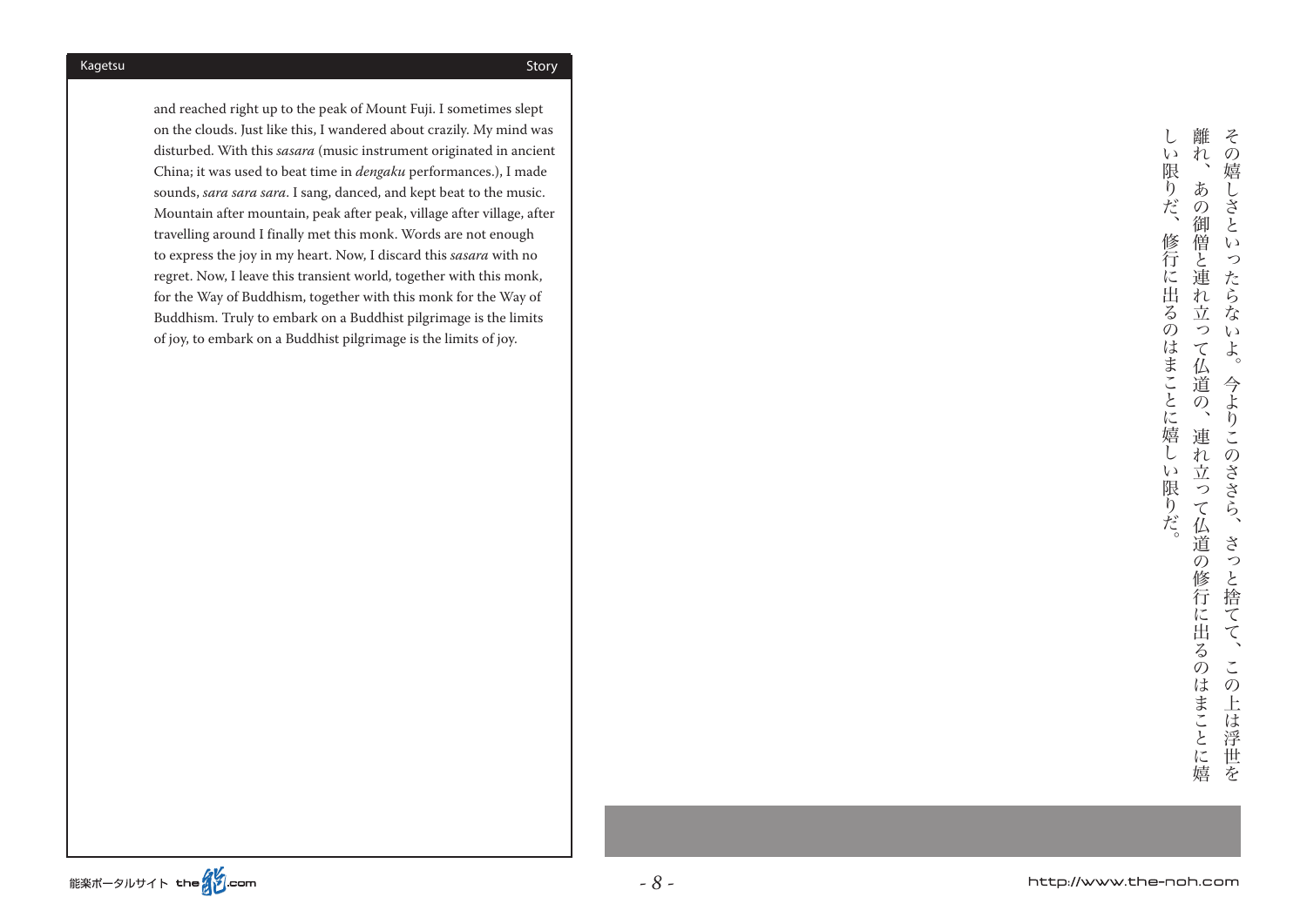## *Kagetsu*

#### **Synopsis**

In the province of Tsukushi in Kyūshū, there is a man who lives at the foot of Mount Hikosan. When his seven-year-old son went missing, he renounced the world and departed on a journey of Buddhist pilgrimage. After travelling around the provinces, the man, now a monk, arrives in Kyoto in spring and visits Kiyomizu Temple for prayer.

There, the monk meets a man from the town which had grown around Kiyomizu Temple and asks whether there isn't anything entertaining in the temple. The local man tells him that a boy named Kagetsu performs an amusing kusemai (storytelling with dance), calls Kagetsu out, and recites a song together with the boy. After the song, Kagetsu is about to shoot an arrow at a bush warbler to punish it for staying in the cherry blossoms and making them fall, but remembering that this would violate Buddhist precepts against killing, he stops. Then, at the urging of the local man, Kagetsu performs the kusemai which describes the origin of Kiyomizu Temple.

The monk who has been keenly watching Kagetsu, determines that the boy is his missing son and identifies himself as his father. Celebrating the delightful moment of the reunion of father and son, Kagetsu beats a kakko drum (a small, waist-mounted bifacial drum) and dances. After performing a dance which describes his life since he was abducted by a *tengu* (long-nosed goblin) at the age of seven, the father-monk and the son set out together on a journey to follow the Buddhist Way.

### **Highlight**

Kagetsu, having been kidnapped by a *tengu* (long-nosed goblin) at the age of seven and having followed a strange destiny, is the main character. Although the theme of this drama is the reunion of a father and son who have been separated for many years, the highlights of this piece are indeed the series of dances that Kagetsu performs. After being kidnapped, he travelled around provinces, ended up arriving at Kyoto, and became a popular juvenile entertainer performing various dances and songs. He sings a popular song, "Love is Trouble," performs a kusemai (storytelling with dance) which describes the origin of Kiyomizu Temple, dances to the sound of a kakko drum which he plays, and finally recites his experiences of travelling in the mountains in the provinces.

There's none of the heavy atmosphere one might expect of the theme of separation of parent and child; rather, the chants and dances are airy and jazzy. The audience can fully enjoy the fascinating performance of Kagetsu, a cute boy star.

Also, you cannot overlook the strong presence of the the interpretation in the indepthenon ai-kyōgen, who performs the role of the "Man living in the town around Kiyomizu Temple." He finds whatever reasons to tease Kagetsu and inspires the iuvenile entertainer to perform one dance after another. The *ai-kyōgen* shows you the true value of the role, and guides the progress of the entire drama.

| Schools<br>Category<br>Author<br>Subject<br>Season<br>Scenes | All five<br>The fourth group Noh, geizukushi-mono<br>Unknown (Zeami, according to one tradition)<br>Unknown<br>Spring (February in the lunar calendar)<br>Kiyomizu Temple in Kyoto |                                                                                                                                                                                                                                                                                                                                                                                                                            |
|--------------------------------------------------------------|------------------------------------------------------------------------------------------------------------------------------------------------------------------------------------|----------------------------------------------------------------------------------------------------------------------------------------------------------------------------------------------------------------------------------------------------------------------------------------------------------------------------------------------------------------------------------------------------------------------------|
| Characters                                                   | <b>Shite</b><br>Waki<br>Аi                                                                                                                                                         | Kagetsu<br>Monk from Tsukushi Province (Father of Kagetsu)<br>Man Living in the Town around Kiyomizu Temple                                                                                                                                                                                                                                                                                                                |
| Mask                                                         | <b>Shite</b>                                                                                                                                                                       | Kasshiki                                                                                                                                                                                                                                                                                                                                                                                                                   |
| Costumes                                                     | <b>Shite</b>                                                                                                                                                                       | kasshiki-kazura (a type of wig used for Kasshiki or<br>goddess), maeori-eboshi (ushiroori-eboshi) (eboshi<br>style head dress), mizugoromo (a type of<br>knee-length kimono), kitsuke / atsuita (a type of<br>short-sleeved kimono mainly worn by male<br>characters) (nuihaku, surihaku), hakama in<br>ökuchi-style (white), koshi-obi (belt), and a fan.<br>A kakko drum at his waist, and holding a bow in<br>his hand. |
|                                                              | Waki                                                                                                                                                                               | sumi-bōshi (a hood for regular Buddhist monks),<br>mizugoromo, kitsuke / muji-noshime (short-sleeved<br>kimono with no pattern, worn as the innermost<br>layer of the costumes of male characters of lesser<br>standing), koshi-obi, Buddhist prayer beads, and<br>a fan.                                                                                                                                                  |
|                                                              | Ai                                                                                                                                                                                 | kyōgen-kamishimo (tops and bottoms of kimono<br>for kyōgen-kata)                                                                                                                                                                                                                                                                                                                                                           |

Number of scenes One Length About one hour